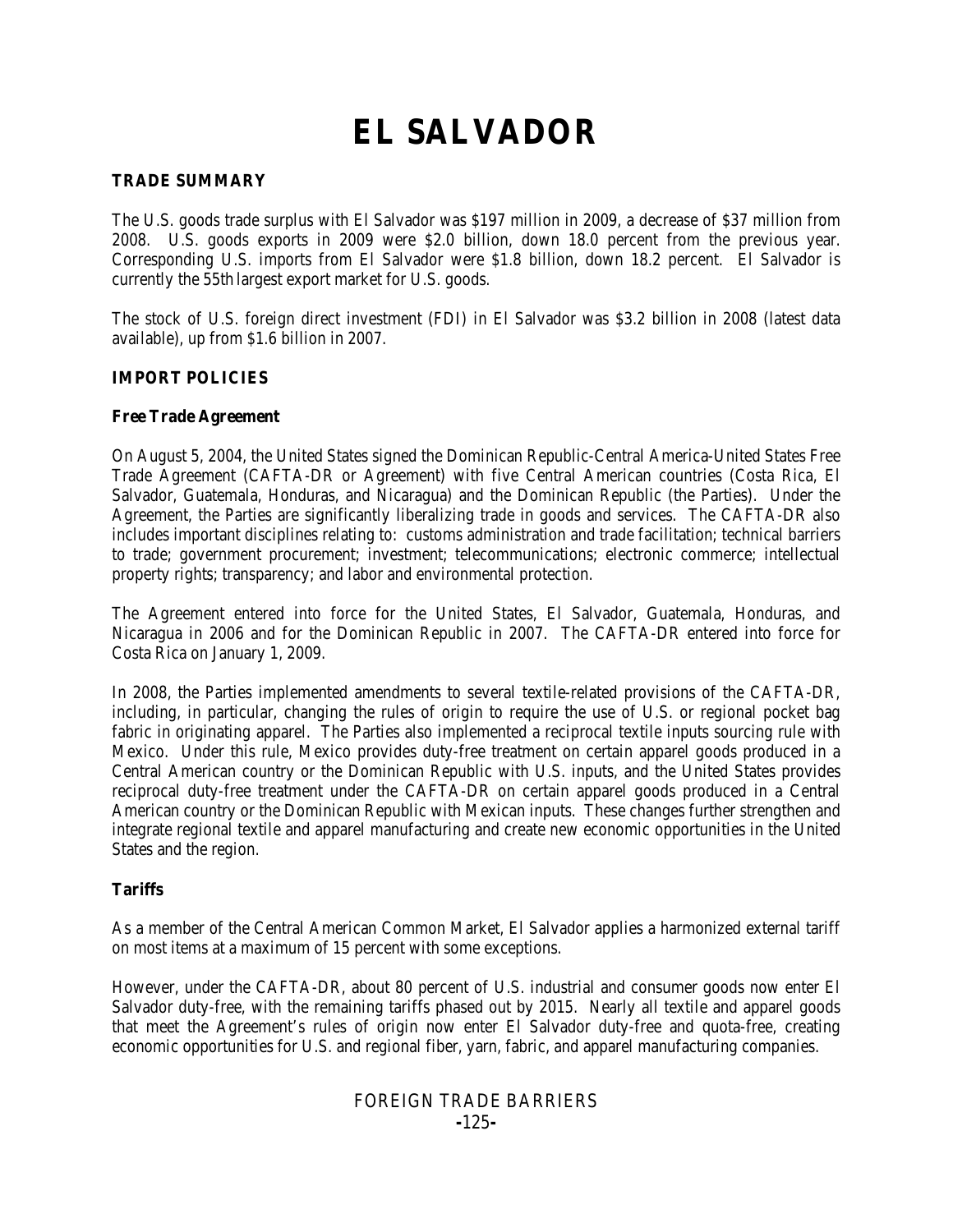Under the CAFTA-DR, more than half of U.S. agricultural exports now enter El Salvador duty-free. El Salvador will eliminate its remaining tariffs on nearly all agricultural products by 2020 (2023 for rice and chicken leg quarters and 2025 for dairy products). For certain agricultural products, tariff-rate quotas (TRQs) will permit some immediate duty-free access for specified quantities during the tariff phase out period, with the duty-free amount expanding during that period. El Salvador will liberalize trade in white corn through expansion of a TRQ, rather than by tariff reductions.

## **Nontariff Measures**

Under the CAFTA-DR, El Salvador committed to improve transparency and efficiency in administering customs procedures, including the CAFTA-DR rules of origin. El Salvador also committed to ensuring greater procedural certainty and fairness in the administration of these procedures, and all the CAFTA-DR countries agreed to share information to combat illegal transshipment of goods. In addition, El Salvador has negotiated agreements with express delivery companies to allow for faster handling of their packages, but the Salvadoran customs administration and U.S. express delivery companies disagree on whether the agreements have been implemented. In particular, U.S. express delivery companies have raised concerns regarding customs clearance delays, acceptance of electronic documents, duty-free treatment of minimum value merchandise, and the submission of a single manifest covering all goods contained in an express delivery shipment.

In 2009, El Salvador amended its law regulating the production and sale of alcoholic beverages. These amendments would apply a new *ad valorem* tax (initially set at five percent) on domestic products and imports as well as increase existing taxes that are applied by percentage of alcohol by volume. This tax structure appears to apply a lower rate per percentage of alcohol on alcoholic beverages that are typically produced locally (*e.g.*, *aguardiente*) than on alcoholic beverages that are imported (*e.g.*, whiskey and gin). The U.S. Government has raised concerns with the new legislation with the government of El Salvador and continues to work with that government in an effort to address those concerns.

## **EXPORT SUBSIDIES**

El Salvador provides a 6 percent tax rebate on exports shipped outside Central America if the goods have undergone a transformation process that adds at least 30 percent to the original value. In late 2009, the government announced plans to phase out the rebate by June 2010. Firms operating in free trade zones enjoy a 10 year exemption from income tax as well as duty-free privileges.

Under the CAFTA-DR, El Salvador may not adopt new duty waivers or expand existing duty waivers that are conditioned on the fulfillment of a performance requirement (*e.g.*, the export of a given level or percentage of goods). However, under the CAFTA-DR, El Salvador was permitted to maintain such measures through 2009, provided that it maintained the measures in accordance with its obligations under the WTO Agreement on Subsidies and Countervailing Measures. The U.S. Government is working with the government of El Salvador in an effort to ensure it implements its CAFTA-DR obligation.

# **INTELLECTUAL PROPERTY RIGHTS (IPR) PROTECTION**

The CAFTA-DR provides for improved standards for the protection and enforcement of a broad range of IPR, including protections for patents, trademarks, undisclosed test and other data submitted to obtain marketing approval for pharmaceuticals and agricultural chemicals, and digital copyrighted products such as software, music, text, and videos; and further deterrence of piracy and counterfeiting.

# FOREIGN TRADE BARRIERS **-**126**-**